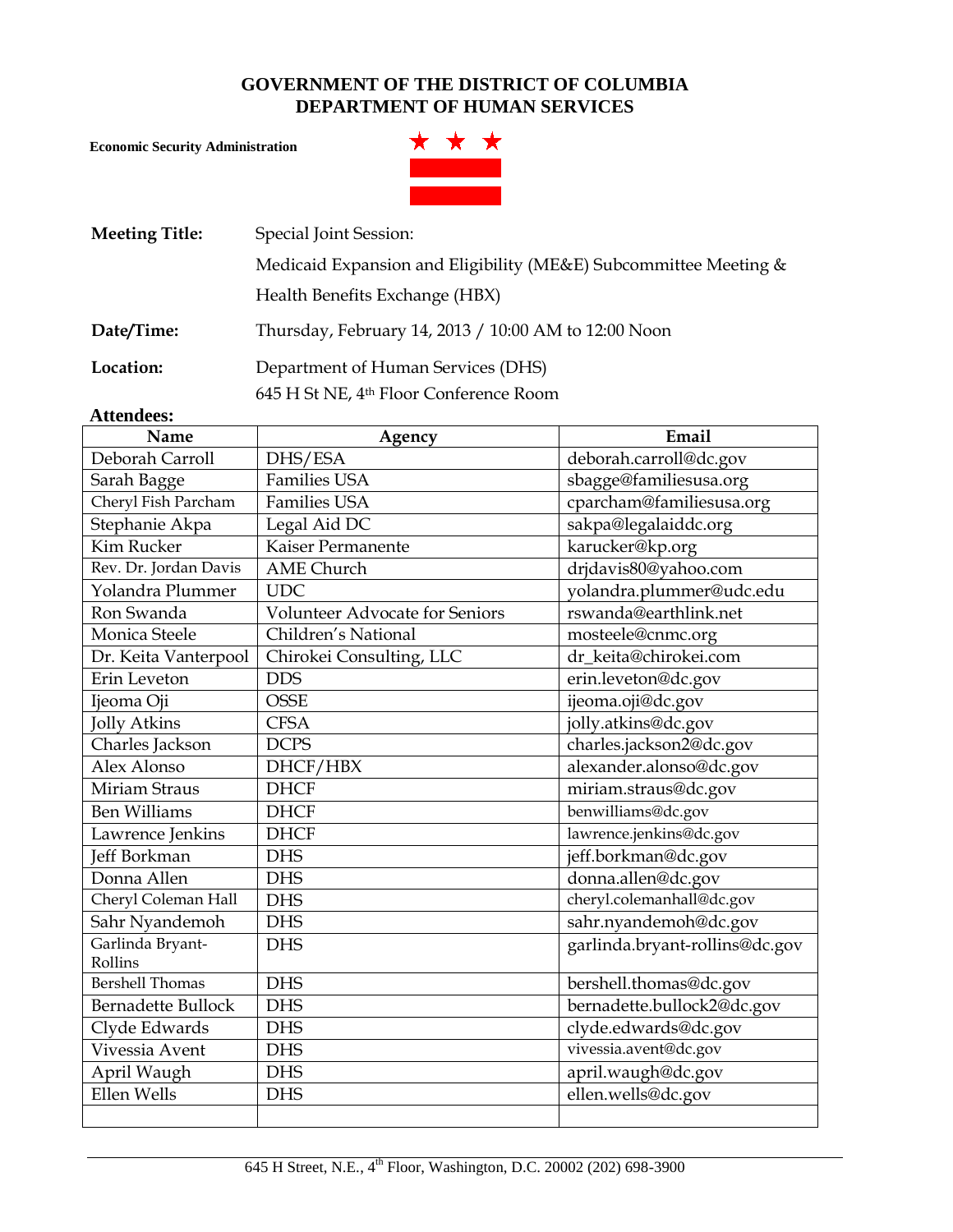### **Agenda:**

- **Introductions**
	- o Deborah Carroll welcomed everyone to the meeting. Due to the short timeframe that public comments are being sought on the Single Streamlined Application by the Centers for Medicare and Medicaid Services (CMS), the meeting today focused on just this one issue.

## **Presentation & Discussion: Model Application**

- o Background:
	- CMS released proposed rules on January 29, 2013, on the Single Streamlined Application and is accepting public comments until February 28, 2013
	- The proposed documents from CMS includes a list of all the potential questions in the online Application to determine eligibility to purchase coverage through the Health Insurance Marketplace and for insurance affordability programs, (IAPs), including Medicaid, the Children's Insurance Program (CHIP), and advance premium tax credits/cost sharing reductions
	- CMS has also issued a draft paper application, both for unsubsidized coverage and for IAPs.
- o Bernadette Bullock gave the presentation and led the discussion on the Single Streamlined Application
	- **Bernadette is the Team Lead for the DHS and Sister Agency** Applications Working Group
	- They have been meeting since November 2012
	- The District has decided to use the CMS Model Application
- o A CMS video demonstrating the dynamic aspect of the Model Application was shown to participants: **[CMSHHS: Health Insurance Marketplace Videos](http://www.youtube.com/playlist?list=PLaV7m2-zFKpgZDNCz7rZ3Xx7q2cDmpAm7)**
- o Participants discussed the program components that will be included in Releases 1, 2 and 3 of the DC Access System, (DCAS), scheduled for October 1, 2013; October 1, 2014; and September 1, 2015, respectively.
- o For the scope included in each DCAS Release Timeline, please see next page

#### (Continued next page)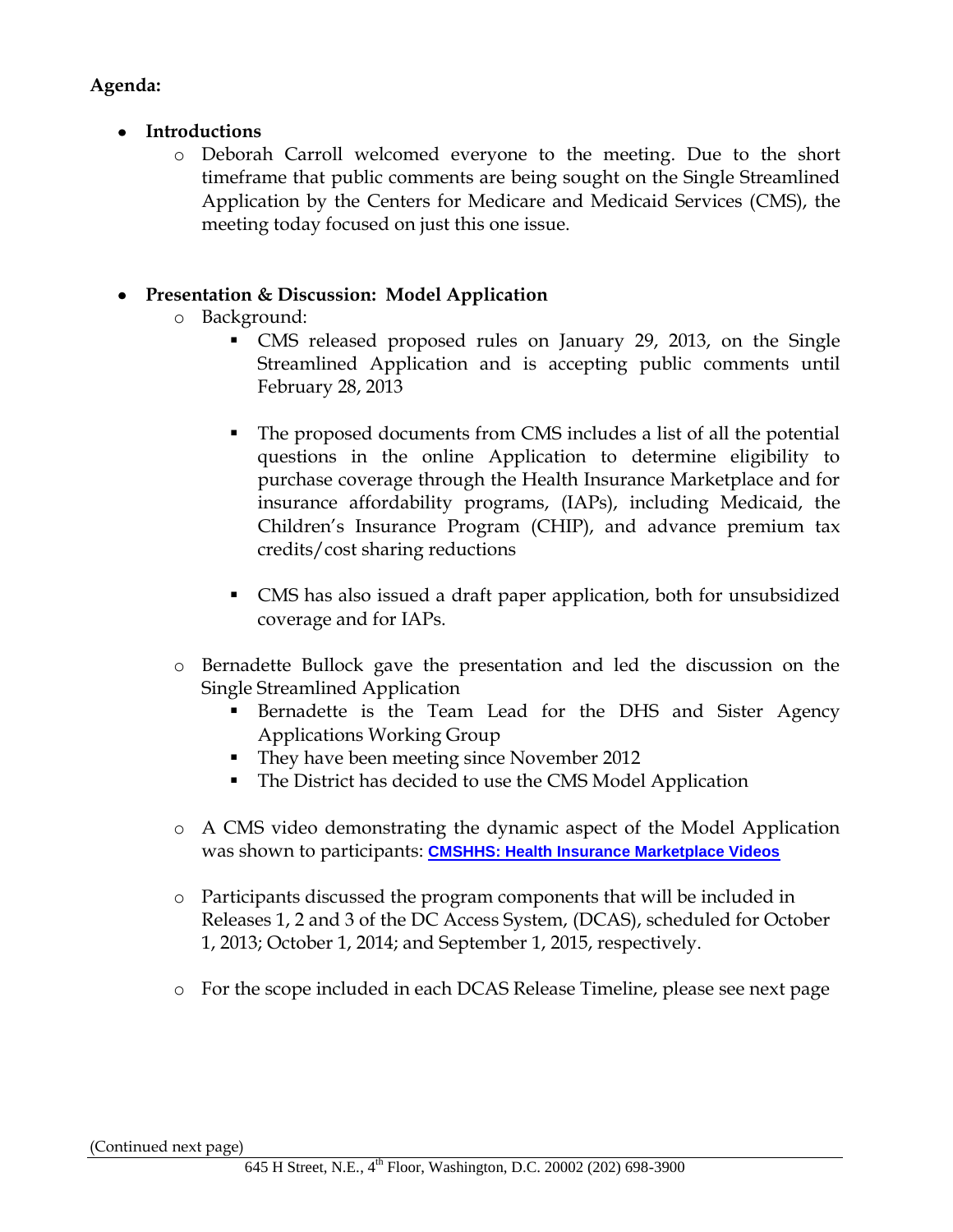# **DCAS Scope for each Release**

| <b>Release 1</b>                                                                                                                                                                                                                                                                                                                                                                                                                                       | <b>Release 2</b>                                                                                                                                                                                                                                                                                                                                                                                                                                                                                                                                                                                                                                                                                                                                                                                          | <b>Release 3</b>                                                                                                                                                                                                                                                                                                                                                                                                                                                                                                                                              |
|--------------------------------------------------------------------------------------------------------------------------------------------------------------------------------------------------------------------------------------------------------------------------------------------------------------------------------------------------------------------------------------------------------------------------------------------------------|-----------------------------------------------------------------------------------------------------------------------------------------------------------------------------------------------------------------------------------------------------------------------------------------------------------------------------------------------------------------------------------------------------------------------------------------------------------------------------------------------------------------------------------------------------------------------------------------------------------------------------------------------------------------------------------------------------------------------------------------------------------------------------------------------------------|---------------------------------------------------------------------------------------------------------------------------------------------------------------------------------------------------------------------------------------------------------------------------------------------------------------------------------------------------------------------------------------------------------------------------------------------------------------------------------------------------------------------------------------------------------------|
| <b>ACA Required</b><br>• Medicaid (MAGI only)<br>• QHP Subsidies/Credits<br>• Unsubsidized QHPs<br><b>Functionality Deployed:</b><br>• Customer Portal<br>• Employer/Carrier functions<br>• Verification (Federal Data<br>Hub integration and Local<br>Interfaces)<br>• Eligibility & Enrollment<br>• Plan Management<br>• QHP/Medicaid Financial<br>Management (Marketplace)<br>• Contact Center<br>• Consumer Marketing<br>• "Basic" Case Management | <b>Federally Funded</b><br>• Remaining Medicaid (Non-MAGI)<br>• Supplemental Nutrition Assistance Program (SNAP,<br>also known as Food Stamps) including Employment<br>and Training Program and Disaster Food Stamps<br>(separate application process)<br>• Temporary Assistance for Needy Families (TANF)<br>including TANF Employment Program and TANF<br>Diversion (one-time payment in lieu of ongoing<br>benefits)<br>• Refugee Cash and Medical Assistance<br>Locally Funded<br>• Program on Work, Employment and Responsibility<br>(POWER)<br>• Interim Disability Assistance<br>• General Assistance for Children<br>• Immigrant Children Health Care<br>• DC Healthcare Alliance<br>• Burial Assistance<br>• Homeless "Intake"<br><b>New Functionality Deployed:</b><br>• "Full" Case Management | Federal/Local<br>• Homeless Services Program<br>• Strong Families Program (SFP)<br>• Adult Protective Services (APS)<br>• Family Violence Prevention Services<br>• Teen Parent Assessment Program<br>• Refugee Resettlement Services<br>• Parent and Adolescent Support<br>Services (PASS)<br>• Emergency Rental Assistance<br>Program (ERAP)<br>• Low Income Home Energy<br>Assistance Program (LIHEAP)<br>Non-DHS ("Optional")<br>• DOH: Women, Infants, and Children<br>(WIC)<br>• OSSE: Subsidized Child Care<br><b>New Functionality:</b><br>$\cdot$ N/A |
|                                                                                                                                                                                                                                                                                                                                                                                                                                                        | • Human Services Financial Management                                                                                                                                                                                                                                                                                                                                                                                                                                                                                                                                                                                                                                                                                                                                                                     |                                                                                                                                                                                                                                                                                                                                                                                                                                                                                                                                                               |

- General Comments
	- o The District plans to submit comments by February 28, 2013, to CMS
		- Because the District of Columbia is divided up into Wards, and counties are not applicable, we are asking for flexibility to replace "county" with "ward" on the Model Application.
		- ME&E stakeholders were encouraged to submit comments, as well, either to DHS/DHCF by Fri. 2/22/13 close of business, (to be included with the District comments), OR directly to CMS by Thur. 2/28/13, following the instruction found in the Federal Register notice.
	- o DHS is aware of the digital divide for certain portions of the District. Accommodations will be done to offer paper applications for residents who will not utilize the online functionality. However, these individuals will also be encouraged to contact a community assister or come into a DHS Service Center for help filling out the online application.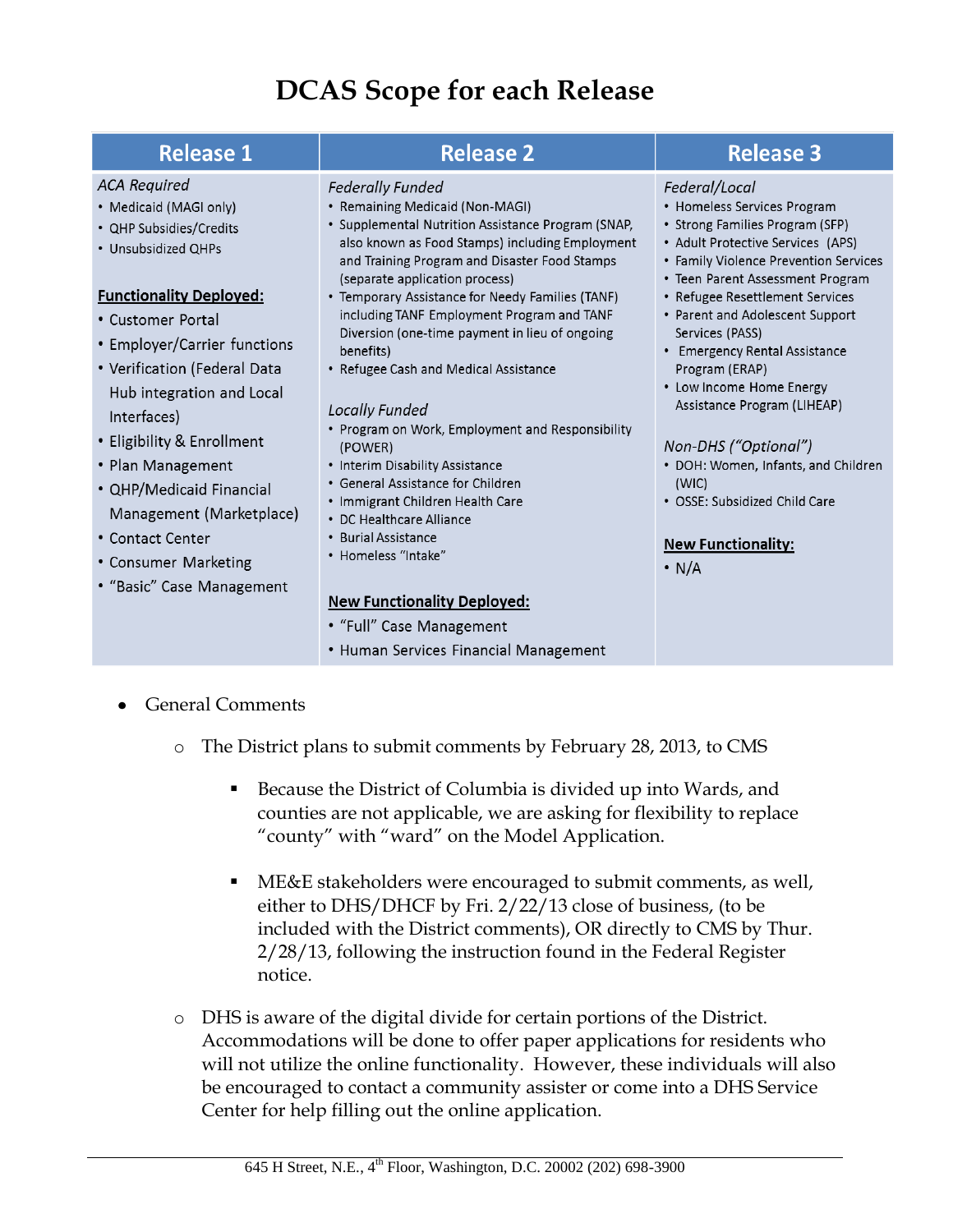#### (Continued next page)

- o District residents who receive care under the Ryan White program need to be included in Release 3 in the Model Application.
- o Regarding data sources for income verification, the District plans to use information from many sources, including, the Dept of Employment Services; the Work Number; the Offices of Tax Revenue, and others.
- o Regarding selection and comparison of insurance plans: After the eligibility process has been determined, an applicant would be directed (on the dynamic online application) to a portion of the application that would provide insurance plans that are offered through the Exchange. That functionality is currently being built.
- o People's fears need to be addressed to overcome disincentives to setting up their "My Account" feature.
- o Concerns were raised about using some type of budget calculator to help an individual clarify using their tax data from the previous year for estimating income for two years ahead. This is going to be a complex issue for our population.
- o A suggestion was raised for a list of documents that would be needed for filling out the application, to be posted at the beginning of the application.
- o Concerns were raised that minimum requirements should be outlined for getting through an application. District staff have been asking CMS for over a year what constitutes a "complete" application for the purpose of starting the clock on eligibility determination timeframes. The issue has been raised to the HHS Office of General Counsel, but there is not, yet, an answer.
- o The District will be using the Federal services for identity proofing.
- o Suggestions were made to clarify that individuals not lawfully present can still apply for benefits for their children.